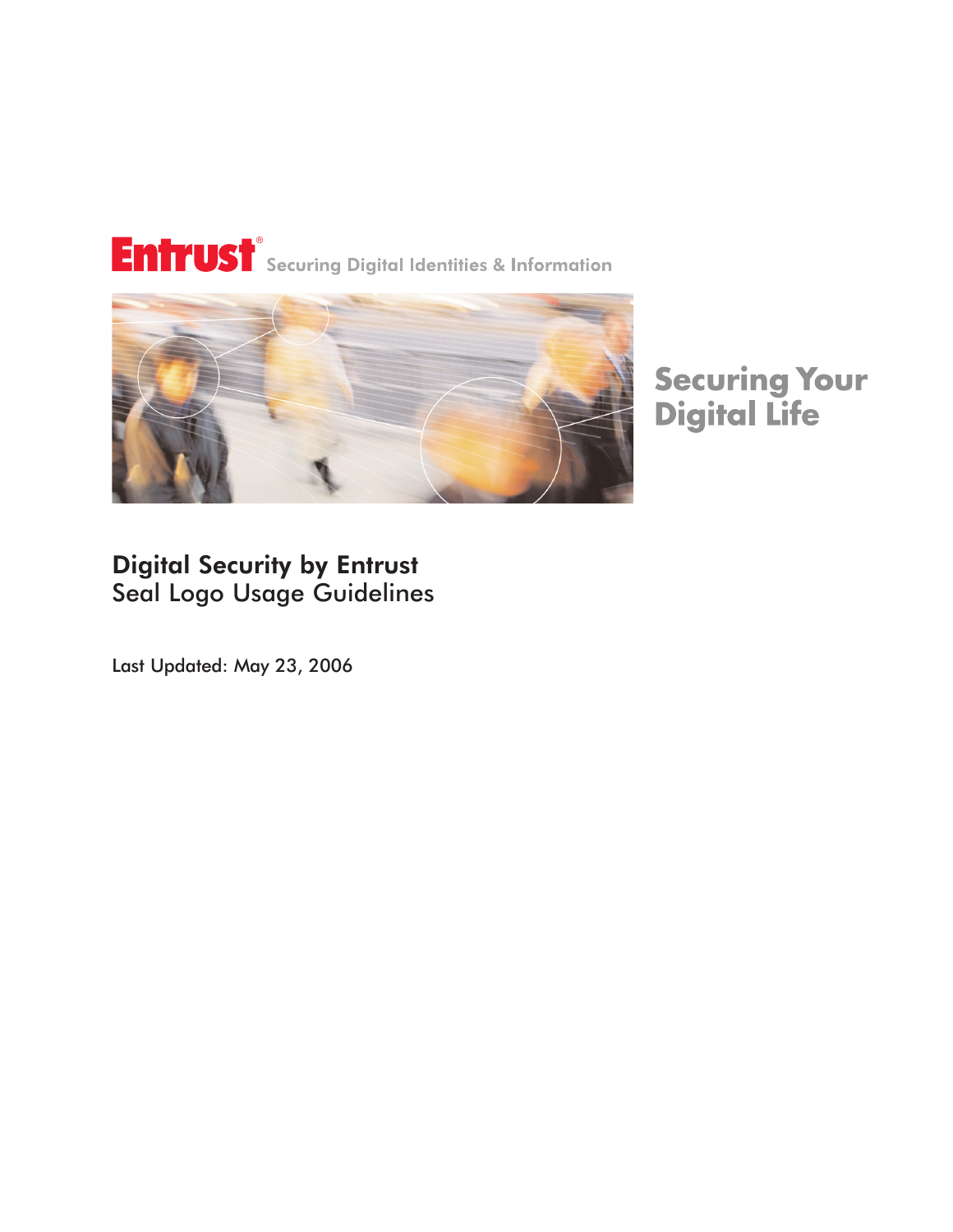

Entrust is a registered trademark of Entrust, Inc. in the United States and certain other countries. Entrust is a registered trademark of Entrust Limited in Canada. All other company and product names are trademarks or registered trademarks of their respective owners. The material provided in this document is for information purposes only. It is not intended to be advice. You should not act or abstain from acting based upon such information without first consulting a professional. ENTRUST DOES NOT WARRANT THE QUALITY, ACCURACY OR COMPLETENESS OF THE INFORMATION CONTAINED IN THIS ARTICLE. SUCH INFORMATION IS PROVIDED "AS IS" WITHOUT ANY REPRESENTATIONS AND/OR WARRANTIES OF ANY KIND, WHETHER EXPRESS, IMPLIED, STATUTORY, BY USAGE OF TRADE, OR OTHERWISE, AND ENTRUST SPECIFICALLY DISCLAIMS ANY AND ALL REPRESENTATIONS, AND/OR WARRANTIES OF MERCHANTABILITY, SATISFACTORY QUALITY, NON-INFRINGEMENT, OR FITNESS FOR A SPECIFIC PURPOSE.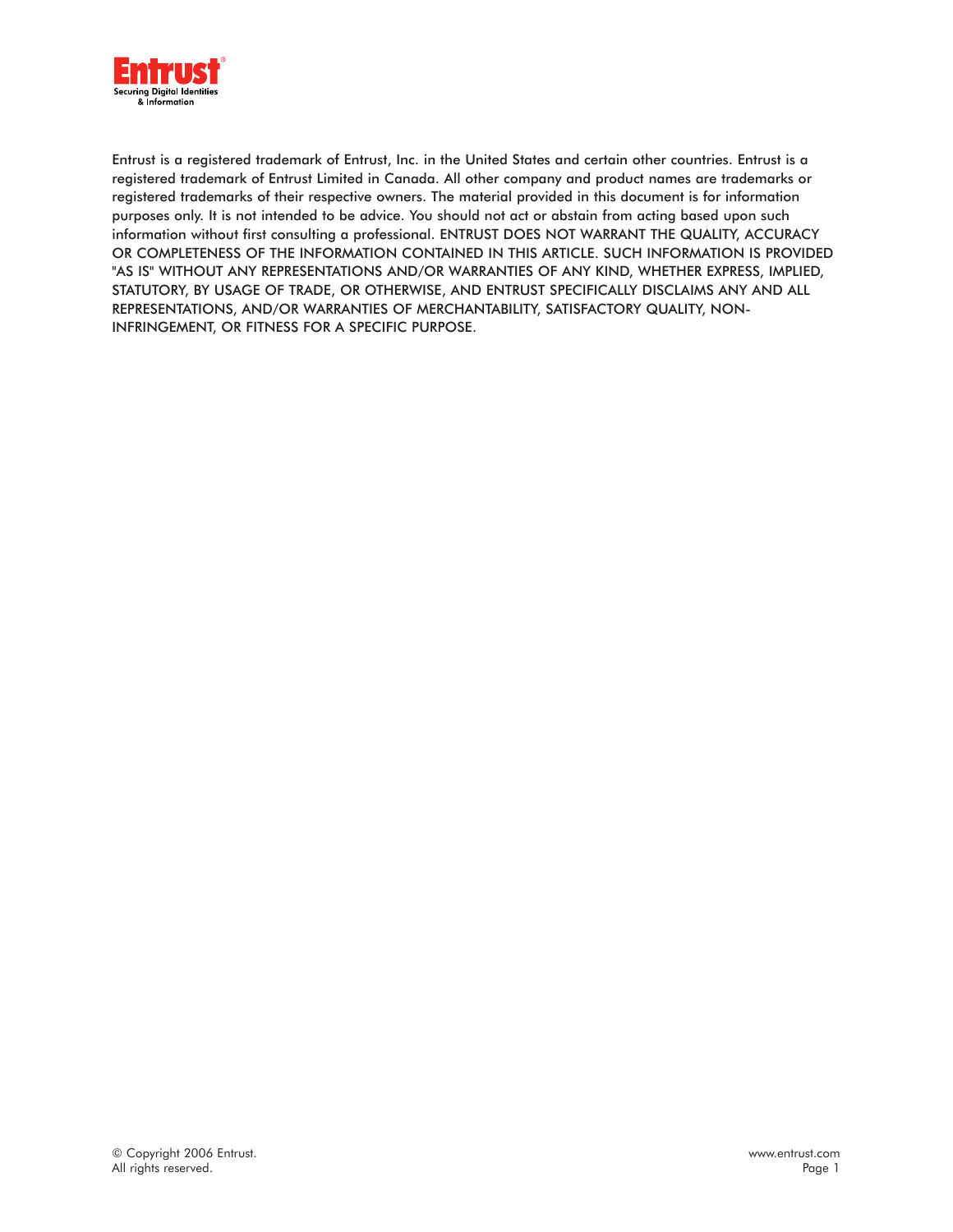

### Table of Contents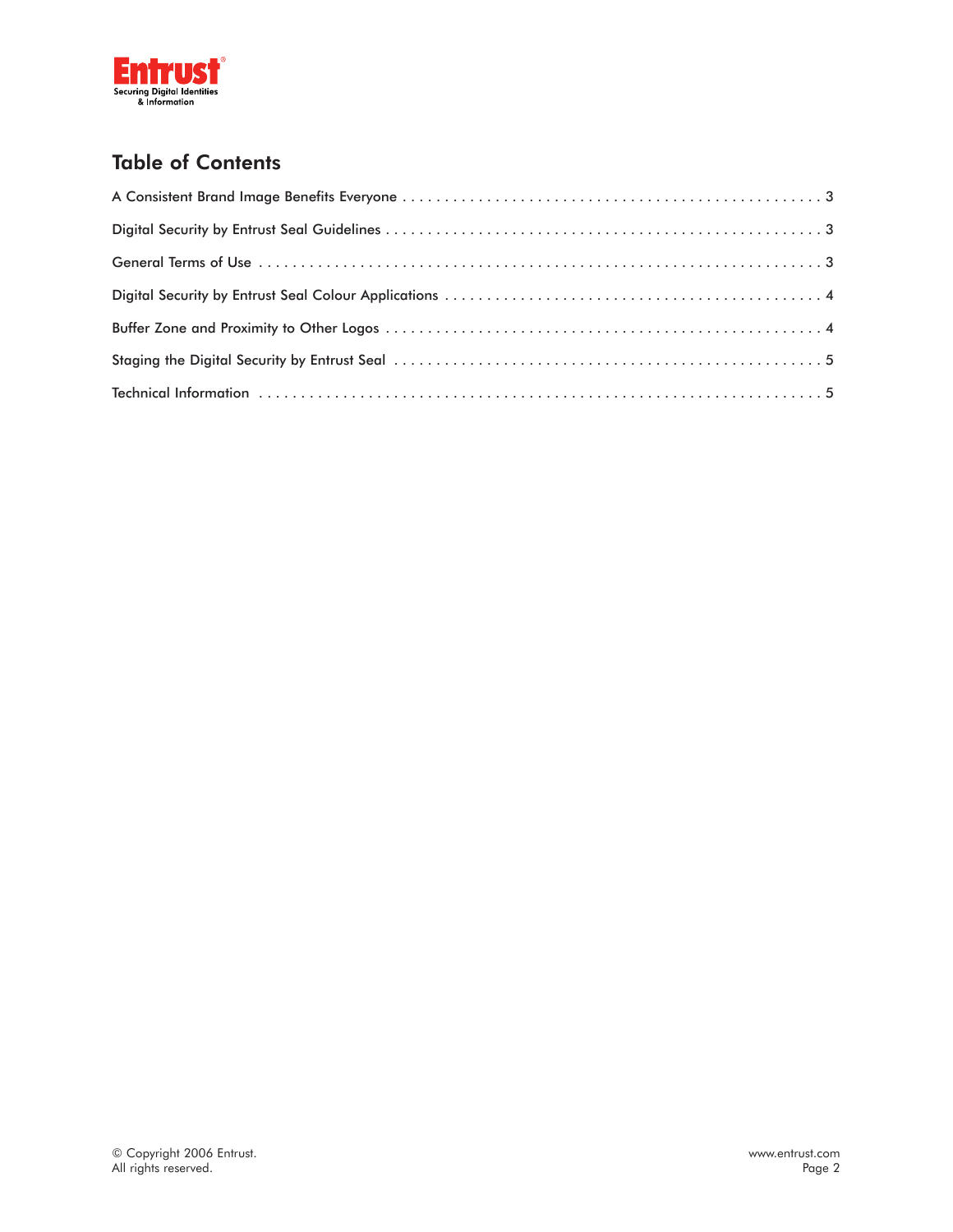

#### A Consistent Brand Image Benefits Everyone

The Digital Security by Entrust seal is a web enabled clickable logo, which is licensed to Entrust.net SSL web server certificate subscribers (see the section titled "General Terms of Use", below). When the Digital Security by Entrust seal is properly installed on a subscriber's web site, web site users may click on the logo, which will redirect the user's browser to an Entrust hosted secure web page. The Entrust hosted web page will display information about the certificate which is used to secure the subscriber's web site. The Digital Security by Entrust seal logo is a unique mark that visually represents the Digital Security by Entrust seal program. The more frequently the Digital Security by Entrust seal is used and the consistency of its use - the logo typeface, the logo colors and designation - gives greater recognition and recall in the marketplace. Entrust takes pride in managing and maintaining a consistent brand presence and expects customers, partners and users of Entrust designations to do the same.

This document provides guidelines to help you deploy the Digital Security by Entrust seal.

#### Digital Security by Entrust Seal Guidelines

Entrust will provide Subscribers with a unique piece of HTML code that can be used to implement the Digital Security by Entrust seal on the Subscriber's web site. Each piece of HTML code is uniquely created and linked to the Entrust.net SSL web server certificate that is used on the Subscriber's web site. The HTML contains the code for the Digital Security by Entrust seal logo and the hyperlink to the Entrust operated secure web page.

#### General Terms of Use

Please see the Digital Security by Entrust Seal License Agreement posed at www.entrust.net/about/practices.htm into which these guidelines are incorporated by reference and which governs the terms and conditions pursuant to which the Entrust Secure Site Seal may be used. Do not change the typeface or alter the seal logo in any way.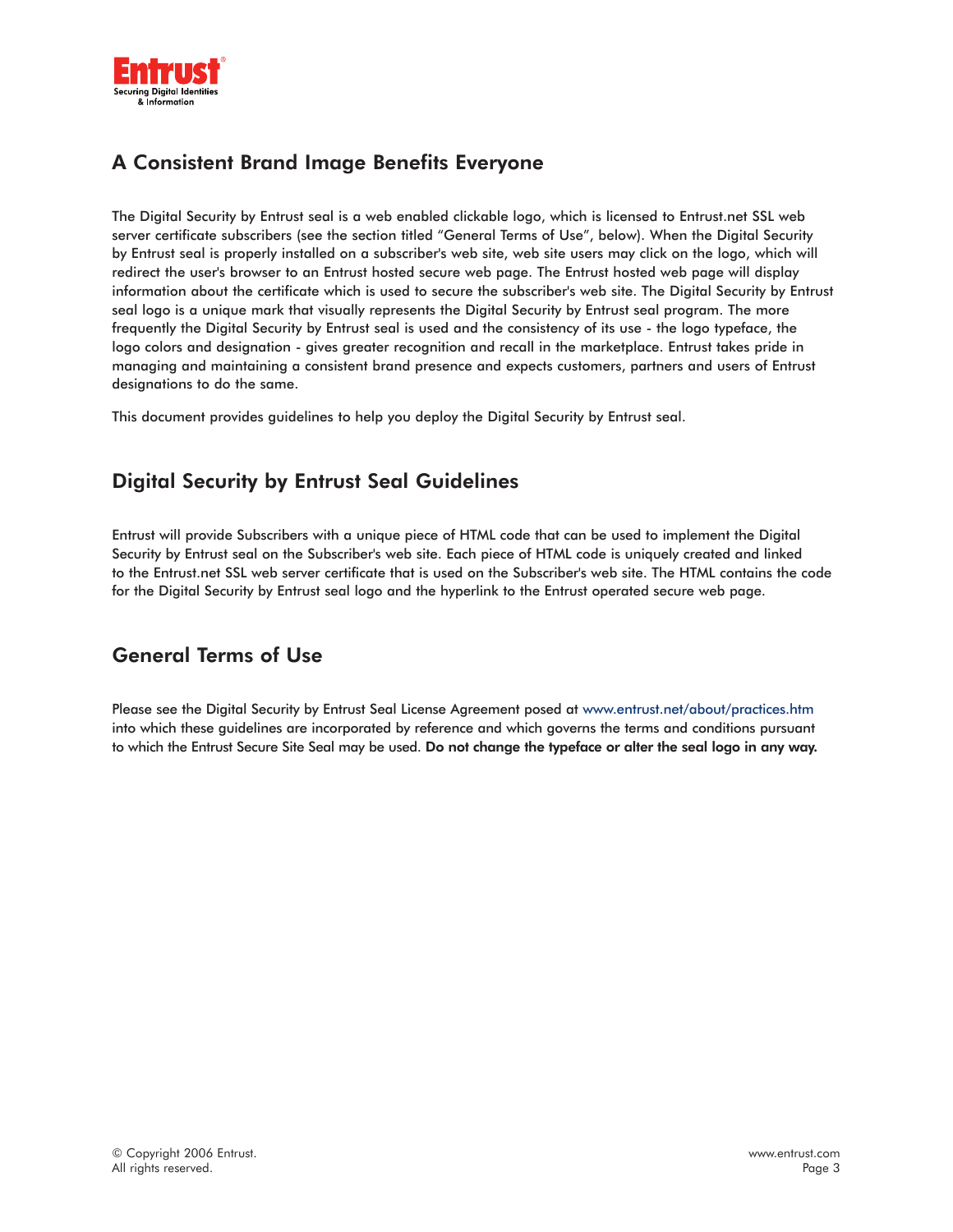

#### Digital Security by Entrust Seal Color Applications

The Digital Security by Entrust seal has been designed using the CMYK. It has also been adapted for RGB (web) use.

A Flash (SWF) version has also been designed for use. In the Flash version of the Digital Security by Entrust seal, the blue dots illuminate in a pattern back and forth, symbolizing the active nature of SSL protection.



#### Buffer Zone and Proximity to Other Logos

The buffer zone given to the Digital Security by Entrust seal ensures the greatest visual impact that the logo will have.

A clear area around the Digital Security by Entrust seal will ensure the maximum visibility and impact on every communication. Avoid crowding the signatures with other graphic elements such as typography and imagery. As illustrated, the height of the letter "n" (X) has been chosen as the standard unit of measurement for calculating the Digital Security by Entrust seal clear area.

The minimum amount of space to be given is measured from the Digital Security by Entrust seal and is to be equal to the X space of the letter "n". This is to the left, right, top and bottom of the logo.

#### Electronic Media

Keep the clear area to each side of the Digital Security by Entrust seal equal to or greater than the height of the letter "n" (X). Follow this standard for all media.